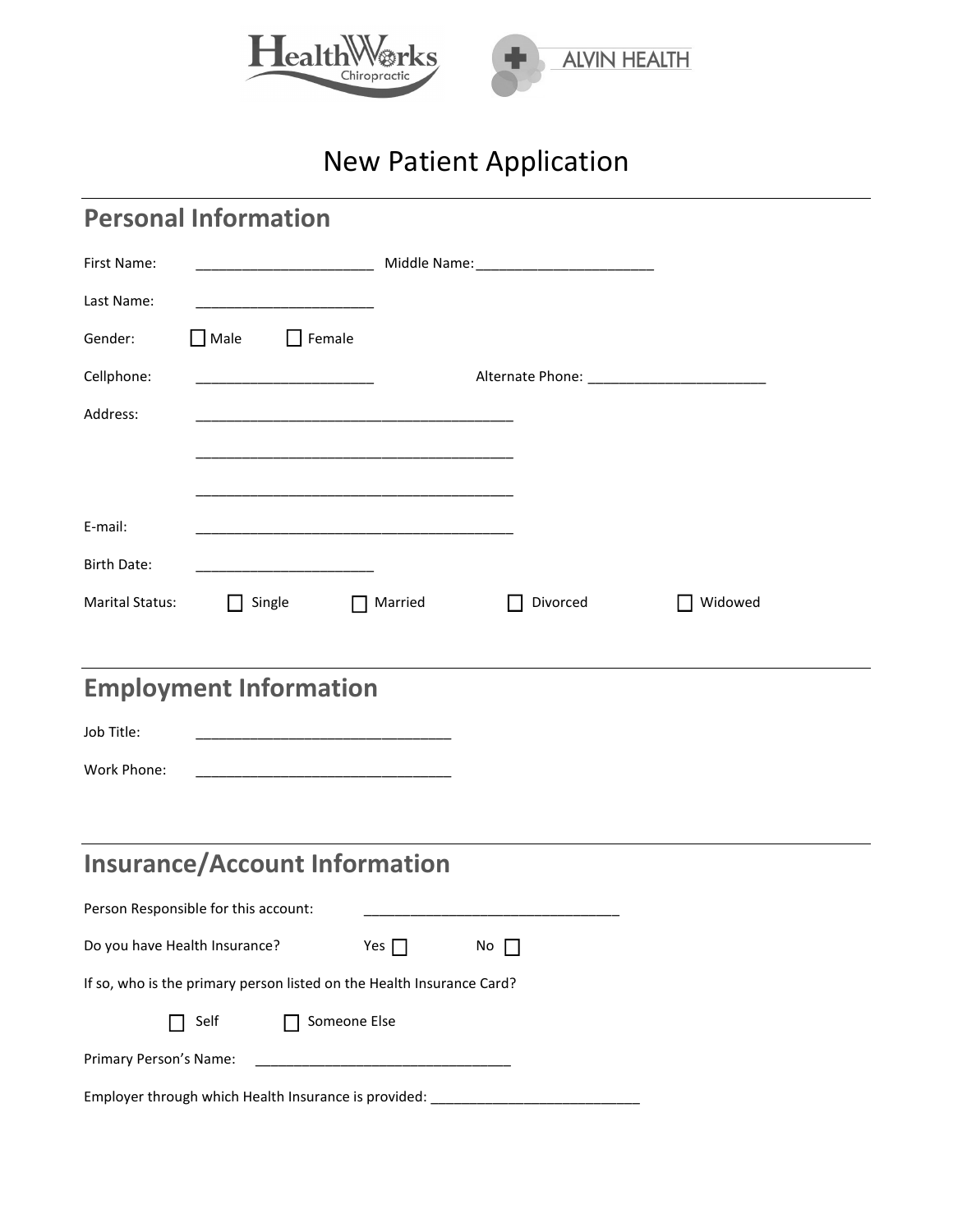



### **Additional Information**

| Number of Children:                                             | Ages of Children: Marian Marian Marian Maria        |                      |          |
|-----------------------------------------------------------------|-----------------------------------------------------|----------------------|----------|
| <b>Emergency Contact Name:</b>                                  |                                                     |                      |          |
| Emergency Contact Phone #:                                      |                                                     |                      |          |
| Relationship to Patient:                                        |                                                     |                      |          |
| Name of Primary Physician:                                      |                                                     |                      |          |
| Primary Physician Phone #:                                      | <u> 1980 - Johann Stone, mars eta biztanleria (</u> |                      |          |
| Is your current issue related to any of the following?          |                                                     |                      |          |
| Auto Accident<br>Workman's Compensation                         | Personal Injury Claim<br>Medicare Coverage          |                      |          |
| The person filling in this form is the                          |                                                     |                      |          |
| Patient (self)<br>Father                                        | Mother                                              | Son/Daughter         | Guardian |
| <b>How Did You Hear About Us?</b>                               |                                                     |                      |          |
| How did you hear about us?                                      |                                                     |                      |          |
| Facebook<br>Google<br>Family<br>Friend                          | Internet<br>Doctor                                  | Patient<br>Our staff |          |
| Health Fair<br>Event<br>$\perp$<br>Other:                       | Flyer                                               | email                |          |
| Is there someone we may thank for telling you about our clinic: |                                                     |                      |          |
|                                                                 |                                                     |                      |          |

### **How Can We Help You Today?**

Describe the primary reason(s) that you wish to see us:

\_\_\_\_\_\_\_\_\_\_\_\_\_\_\_\_\_\_\_\_\_\_\_\_\_\_\_\_\_\_\_\_\_\_\_\_\_\_\_\_\_\_\_\_\_\_\_\_\_\_\_\_\_\_\_\_\_\_\_\_\_\_\_\_\_\_

\_\_\_\_\_\_\_\_\_\_\_\_\_\_\_\_\_\_\_\_\_\_\_\_\_\_\_\_\_\_\_\_\_\_\_\_\_\_\_\_\_\_\_\_\_\_\_\_\_\_\_\_\_\_\_\_\_\_\_\_\_\_\_\_\_\_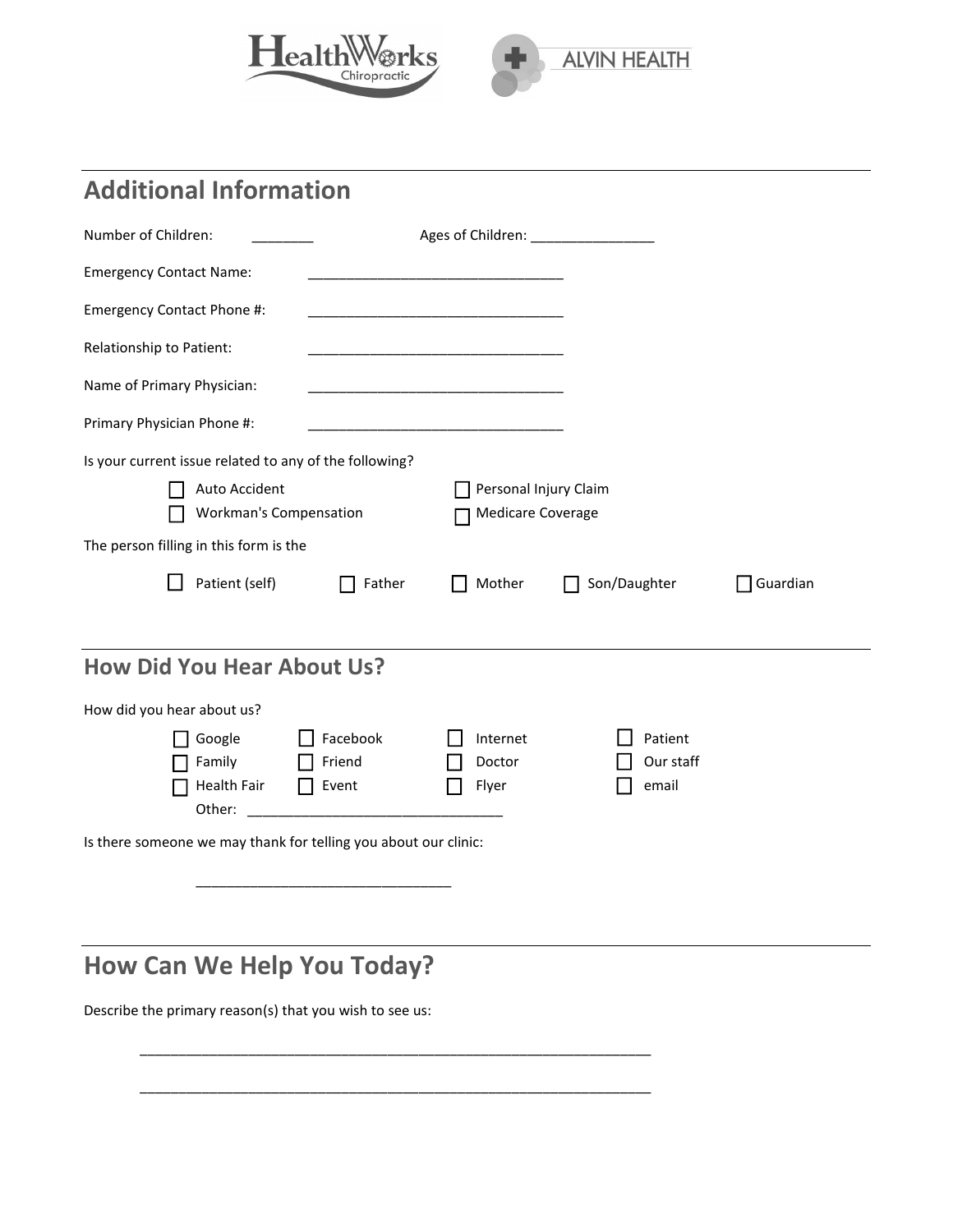

| How long have you had this?                                                                      |                 |                            |            |
|--------------------------------------------------------------------------------------------------|-----------------|----------------------------|------------|
| How often does it occur?                                                                         |                 |                            |            |
| What do you think caused the onset?                                                              |                 |                            |            |
| IF you are experiencing pain or discomfort, how often do you experience this?                    |                 |                            |            |
| Constant                                                                                         | Frequent        | Intermittent               | Occasional |
| How would you rate the intensity of your pain or discomfort? _________ (0=none; 10=excruciating) |                 |                            |            |
| How would you best describe the sensation of the pain/symptom?                                   |                 |                            |            |
| Sharp                                                                                            | Dull            | Aching                     | Stabbing   |
| Burning                                                                                          | Throbbing<br>П  |                            |            |
| Other:                                                                                           |                 |                            |            |
| If your pain or discomfort radiates or travels, please identify where to:                        |                 |                            |            |
|                                                                                                  |                 |                            |            |
|                                                                                                  |                 |                            |            |
| What aggravates your discomfort or pain?                                                         |                 |                            |            |
| Standing                                                                                         | Lifting         | Time on Computer           |            |
| Walking                                                                                          | Running         | Talking on Phone           |            |
| <b>Stress</b>                                                                                    | Driving         | Getting in/out of Car      |            |
| Exercise                                                                                         | Twisting        | Getting in/out of Bed      |            |
| Coughing                                                                                         | Going up Stairs | <b>Repetitive Movement</b> |            |
| Sneezing                                                                                         | Sitting         |                            |            |
| Other:                                                                                           |                 |                            |            |
| What relieves it or makes your feel better?                                                      |                 |                            |            |
| Sleeping                                                                                         | Standing        | Ice                        |            |
| Heat                                                                                             | Stretching      | Sitting                    |            |
| Rest                                                                                             | Medication      | Exercise                   |            |
| Walking                                                                                          | Analgesic       | Chiropractic Care          |            |
| <b>BioFreeze</b>                                                                                 | Massage         | Resting in Recliner        |            |
| Other:                                                                                           |                 |                            |            |
|                                                                                                  |                 |                            |            |

## **Additional Information**

Have you seen anyone for any of the conditions that you list as your current issues?  $\Box$  Yes  $\Box$  No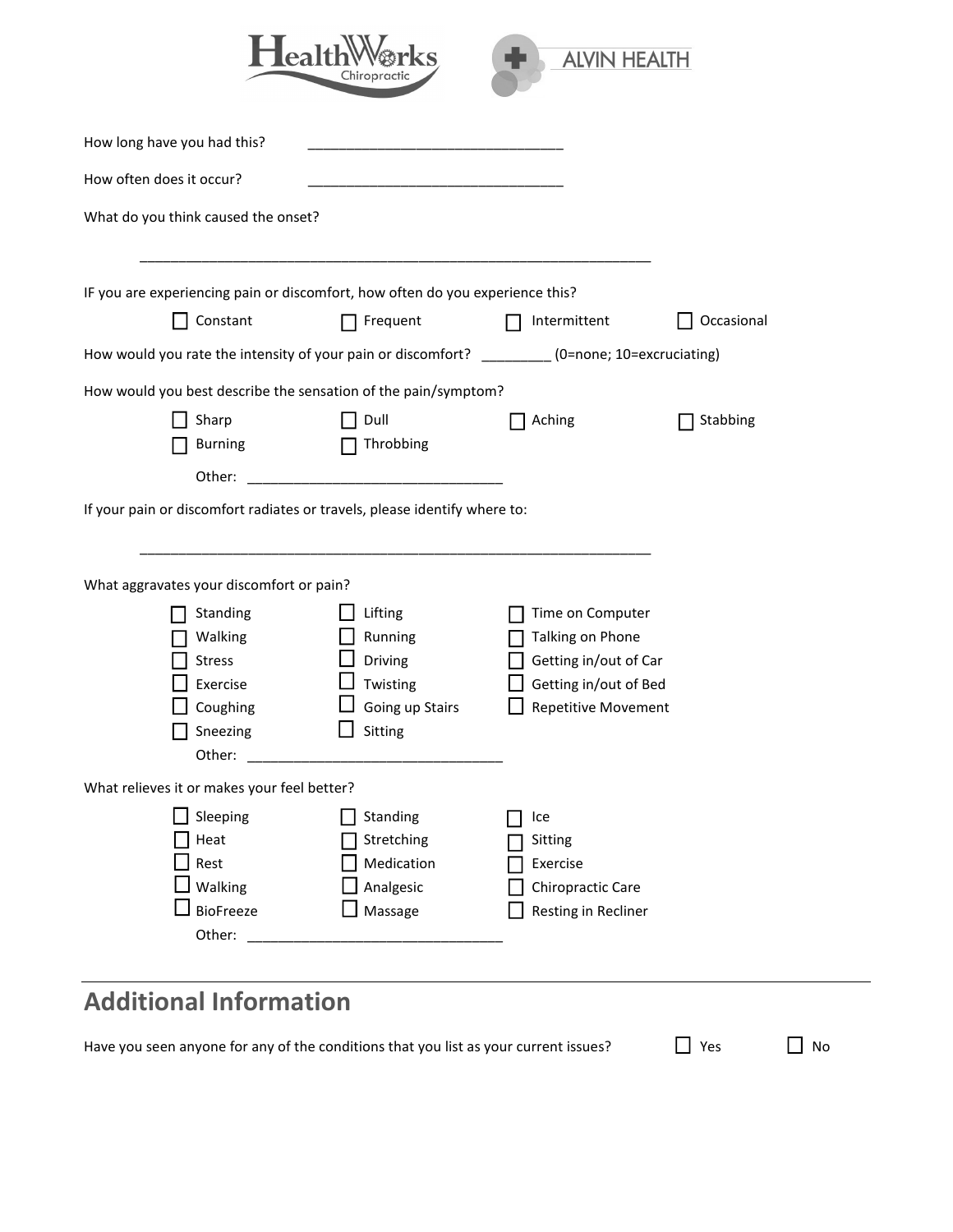| <b>l</b> ealth                                                                                                                                                                                                                                 | rkS<br>Chiropractic          |                     | <b>ALVIN HEALTH</b>         |             |
|------------------------------------------------------------------------------------------------------------------------------------------------------------------------------------------------------------------------------------------------|------------------------------|---------------------|-----------------------------|-------------|
| <b>GENERAL</b>                                                                                                                                                                                                                                 |                              |                     |                             |             |
| Do you have a pacemaker?                                                                                                                                                                                                                       | Yes                          | No                  |                             |             |
| Are you Pregnant?                                                                                                                                                                                                                              | $\Box$ Yes                   | No                  | Maybe                       | Don't Know  |
| When was your last menstrual period:                                                                                                                                                                                                           |                              |                     |                             |             |
| <b>YOUR WORK</b>                                                                                                                                                                                                                               |                              |                     |                             |             |
| Describe your job:<br>Sedentary                                                                                                                                                                                                                | Moderate activity<br>$\perp$ |                     | Heavy labor                 | Non-Working |
| Other:<br><u> 1989 - Johann Harry Harry Harry Harry Harry Harry Harry Harry Harry Harry Harry Harry Harry Harry Harry Harry Harry Harry Harry Harry Harry Harry Harry Harry Harry Harry Harry Harry Harry Harry Harry Harry Harry Harry Ha</u> |                              |                     |                             |             |
| <b>EXERCISE</b>                                                                                                                                                                                                                                |                              |                     |                             |             |
| Frequency of Exercise                                                                                                                                                                                                                          |                              |                     |                             |             |
| Never                                                                                                                                                                                                                                          | Rarely<br>$\perp$            | Occasionally        | Moderately                  | Regularly   |
| Intensity of Exercise                                                                                                                                                                                                                          |                              |                     |                             |             |
| Low Level                                                                                                                                                                                                                                      | Medium Level                 |                     | High Level                  | Competition |
| Please list your favorite Sports & Activities:                                                                                                                                                                                                 |                              |                     |                             |             |
|                                                                                                                                                                                                                                                |                              |                     |                             |             |
| DIET, ALCOHOL, etc                                                                                                                                                                                                                             |                              |                     |                             |             |
| Do you have a well-balanced diet?                                                                                                                                                                                                              |                              |                     |                             |             |
| Never<br>Rarely                                                                                                                                                                                                                                |                              | Occasionally        | Moderately                  | $\Box$ Yes  |
|                                                                                                                                                                                                                                                |                              |                     |                             |             |
| Do you drink caffeinated beverages on a daily basis?                                                                                                                                                                                           |                              |                     |                             |             |
| No<br>Occasionally                                                                                                                                                                                                                             | $\Box$ 1 to 2                |                     | $2$ to $3$<br>$4$ to 5      | 5+ per day  |
| Do you drink alcoholic beverages?                                                                                                                                                                                                              |                              |                     |                             |             |
| Occasionally<br>$\Box$ No                                                                                                                                                                                                                      | $\Box$ 1 to 2                | ⊔                   | $2$ to $3$<br>$\Box$ 4 to 5 | 5+ per day  |
| Do you use street drugs?                                                                                                                                                                                                                       |                              |                     |                             |             |
| Never                                                                                                                                                                                                                                          | Not anymore                  | $\Box$ Occasionally | Sometimes                   | Yes         |
| Do you use any tobacco products?                                                                                                                                                                                                               |                              |                     |                             |             |
| Never                                                                                                                                                                                                                                          | Not anymore                  | $\Box$ Occasionally | Sometimes                   | Yes         |
| What type of tobacco?                                                                                                                                                                                                                          |                              |                     |                             |             |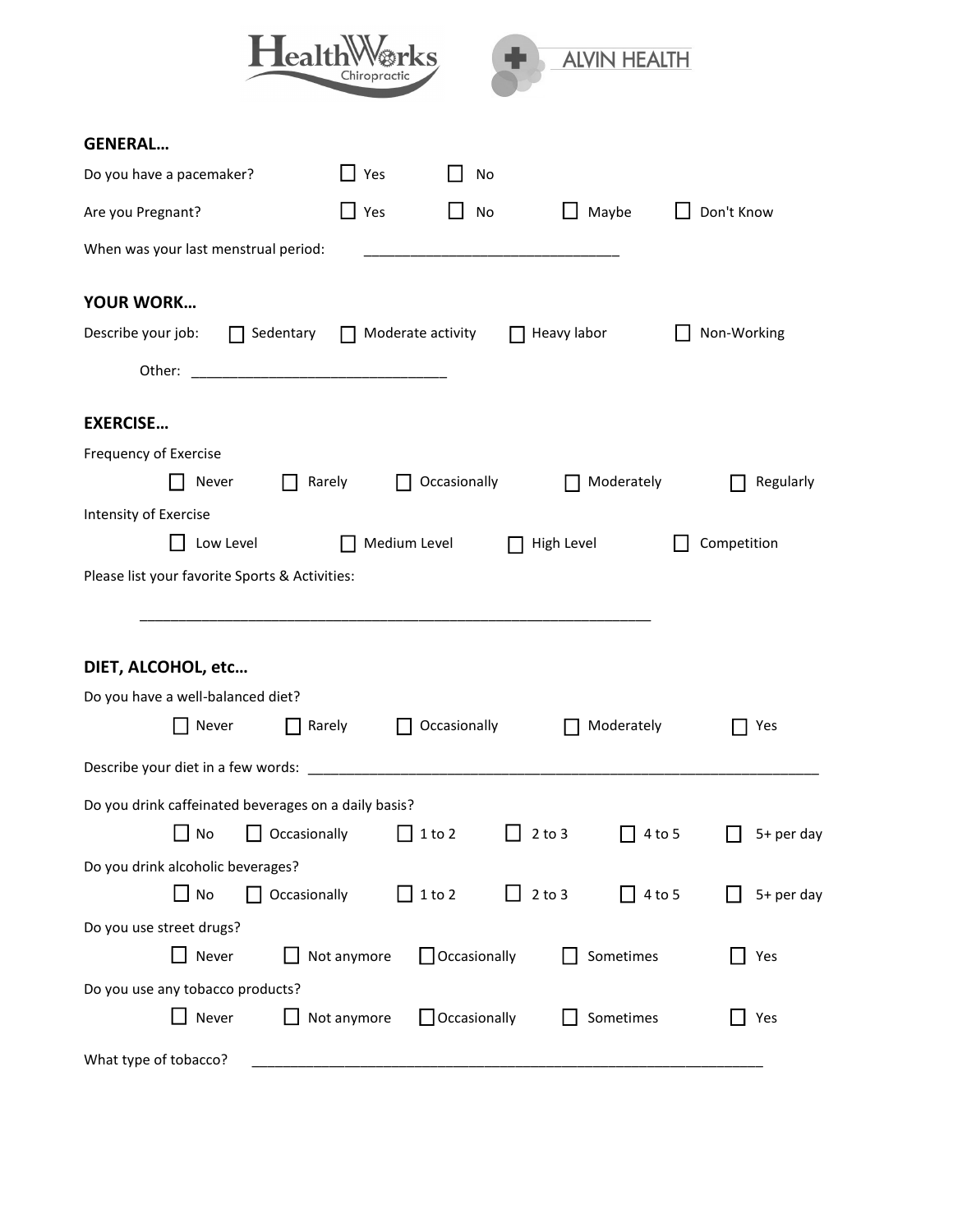



#### **MEDICAL CONDITIONS REVIEW** (past & present)

Please check yourself and also indicate any family members **who have had or currently have** any of the listed conditions: (Be sure to check the appropriate box – where  $S = \text{Self}$ ;  $G = \text{Grandparent}$ ;  $P = \text{Parent}, C = \text{Child}, O = \text{Aunt or Uncle}$ )

| $\square$ s $\square$ G $\square$ P $\square$ c $\square$ O AIDS / HIV Positive |                                                                                |
|---------------------------------------------------------------------------------|--------------------------------------------------------------------------------|
| $\Box$ S $\Box$ G $\Box$ P $\Box$ C $\Box$ O Alcoholism                         |                                                                                |
| $\square$ s $\square$ g $\square$ p $\square$ c $\square$ o Arthritis           |                                                                                |
| $\square$ s $\square$ G $\square$ P $\square$ c $\square$ o Asthma              |                                                                                |
|                                                                                 | $\Box$ s $\Box$ G $\Box$ P $\Box$ C $\Box$ O Bleeding or Clotting Disorders    |
| $\Box$ S $\Box$ G $\Box$ P $\Box$ C $\Box$ O Breast Disease                     |                                                                                |
|                                                                                 | $\Box$ s $\Box$ G $\Box$ P $\Box$ C $\Box$ O Cancer, please specify type below |
|                                                                                 | $\Box$ S $\Box$ G $\Box$ P $\Box$ C $\Box$ O Colitis or Crohn's Disease        |

 $\Box$  S  $\Box$  G  $\Box$  P  $\Box$  C  $\Box$  O Depression ☐ S ☐ G ☐ P ☐ C ☐ O Diabetes ☐ S ☐ G ☐ P ☐ C ☐ O Epilepsy or Seizures ☐ S ☐ G ☐ P ☐ C ☐ O Heart Disease ☐ S ☐ G ☐ P ☐ C ☐ O High Blood Pressure □ S □ G □ P □ C □ O Kidney or Liver Disease ☐ S ☐ G ☐ P ☐ C ☐ O Osteoporosis  $\square$  S  $\square$  G  $\square$  P  $\square$  C  $\square$  O Stroke

Add your notes here – also list any other conditions that we should be aware of

#### **SURGERIES**

List the year & type of each surgery that you have had, using 1 line for each. *Example: 1986 - Gall bladder removal*

List any surgeries (list "None" if not applicable)

If there are any lingering side-effects or issues from the above surgeries, please list them here:

#### **HOSPITALIZATIONS**

List the year & type of each hospitalization that you have had, using 1 line for each. *Example: 1986 - car accident recovery* 

List any hospitalizations (enter "None" if not applicable)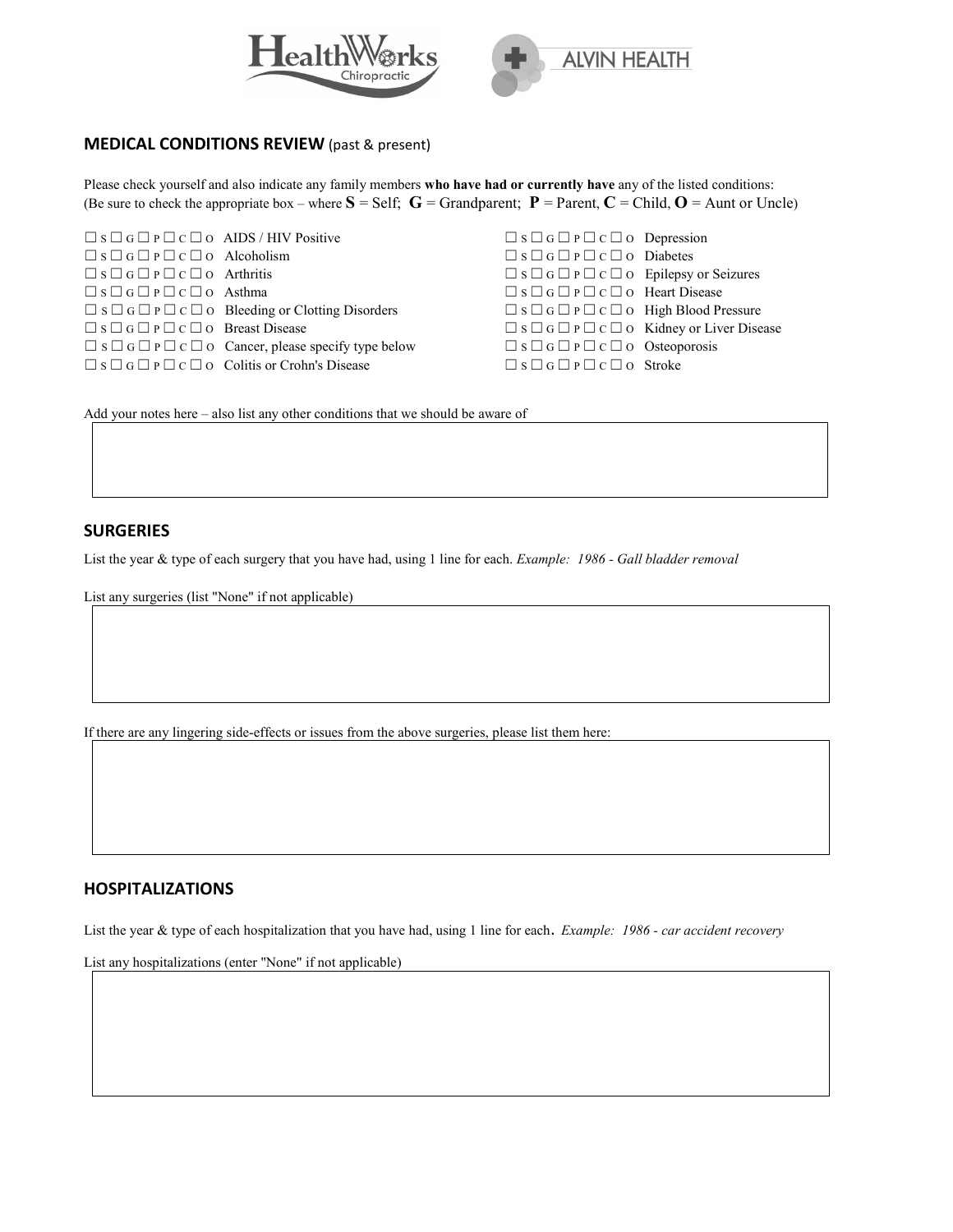



#### **CURRENT MEDICAL CARE**

List any doctors that you are presently seeing or have seen in the last 6 months:

| Last Visit<br>Year<br>Day |
|---------------------------|
|                           |
| Last Visit<br>Year<br>Day |
|                           |
| Last Visit<br>Year<br>Day |
|                           |
| Last Visit<br>Year<br>Day |
|                           |

**PRESCRIPTION DRUGS -** List each prescription, dosage/strength, frequency and reason for taking: *Example: Celebrex - 200mg - 2x daily - arthritis relief* 

List of prescription drugs

|                       | Have you ever taken or do you now take any of the following drugs?   |                         |                  |
|-----------------------|----------------------------------------------------------------------|-------------------------|------------------|
| $\Box$ Insulin        | $\Box$ Cortisone                                                     | $\Box$ Thyroid Medicine | $\Box$ Hormones  |
| $\Box$ Blood Pressure | $\Box$ Tranguilizers                                                 | $\Box$ Birth Control    | $\Box$ Sedatives |
|                       |                                                                      |                         |                  |
|                       | If so, please give dates taken (unless this is already listed above) |                         |                  |
|                       |                                                                      |                         |                  |